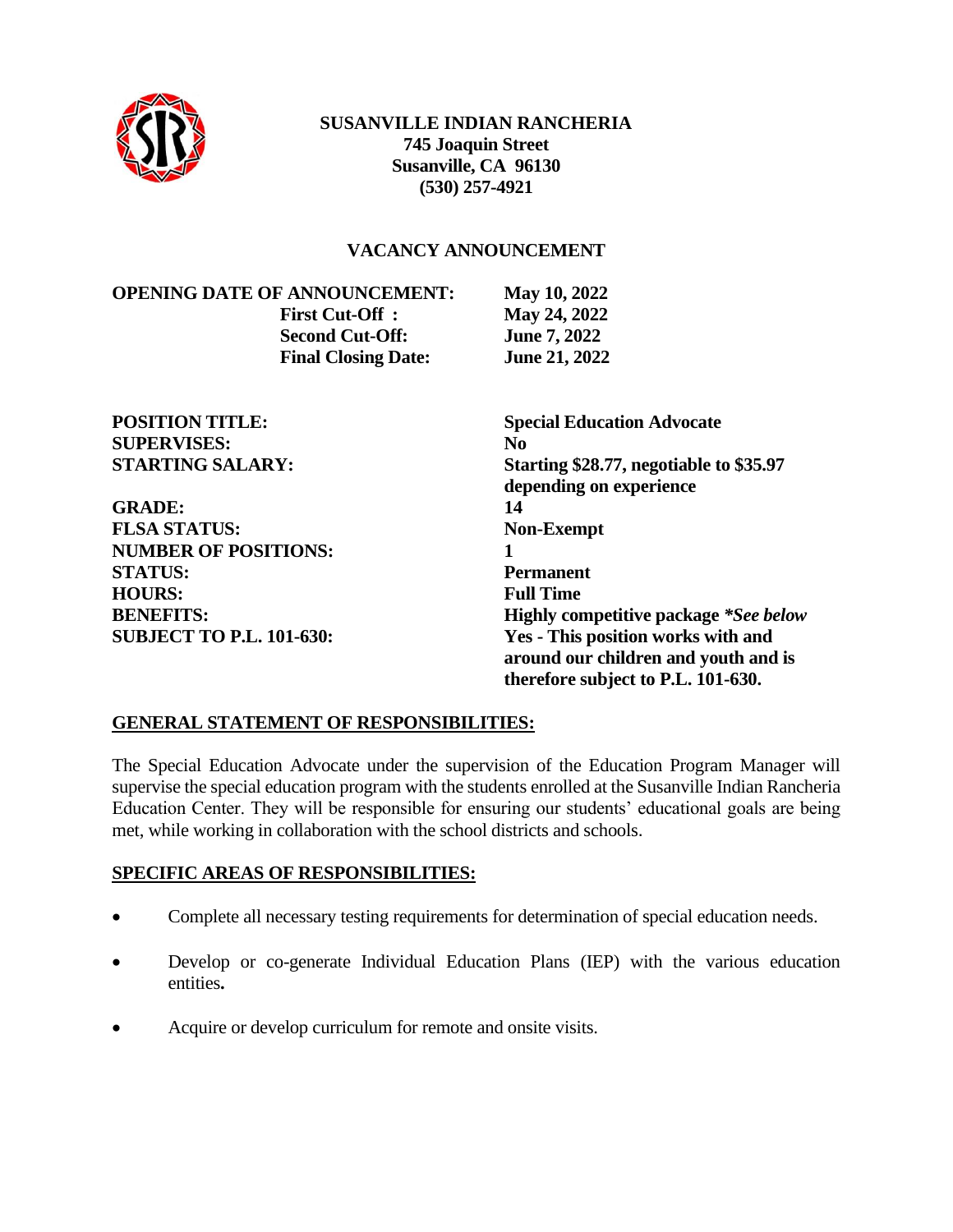- Develop Behavior Plans for students with challenging behavior. The advocate will demonstrate knowledge of student's individual profile, and effective strategies for support that elicit cooperation and provide co-regulation for students during time of distress.
- Maintain records of assessments, observation notes and examples of work.
- Train staff on recommended activities and teaching strategies.
- Communicate regularly with parents, staff, and school personnel.
- Evaluate students' academic and social growth through keeping appropriate records.
- Complete and maintain inventory of the library books and supplies through our local database.
- Check items in and out of the library to our students and members of the community.
- Maintain confidentiality.
- Will report frequently any changes or needs to the program.
- Transports students as necessary.
- Other duties as assigned.

# **KNOWLEDGE SKILLS AND ABILITIES:**

- A. Ability to motivate students and families.
- B. Ability to exercise sound independent judgment within established guidelines.
- C. Skill in listening, verbal, and written communication.
- D. Ability to work independently with minimal supervision.
- E. Ability to work evenings and occasional weekends.
- F. Knowledge of effective curriculum and instructional strategies, which promote student development across domains: social/emotion, communication/language, visual/spatial processing, intellectual/cognitive, sensory-motor function, and executive functioning.
- G. Ability to work with and relate well with Native Americans and have knowledge of the unique cultural, economic, and social aspect of Native Americans.

# **MINIMUM QUALIFICATIONS:**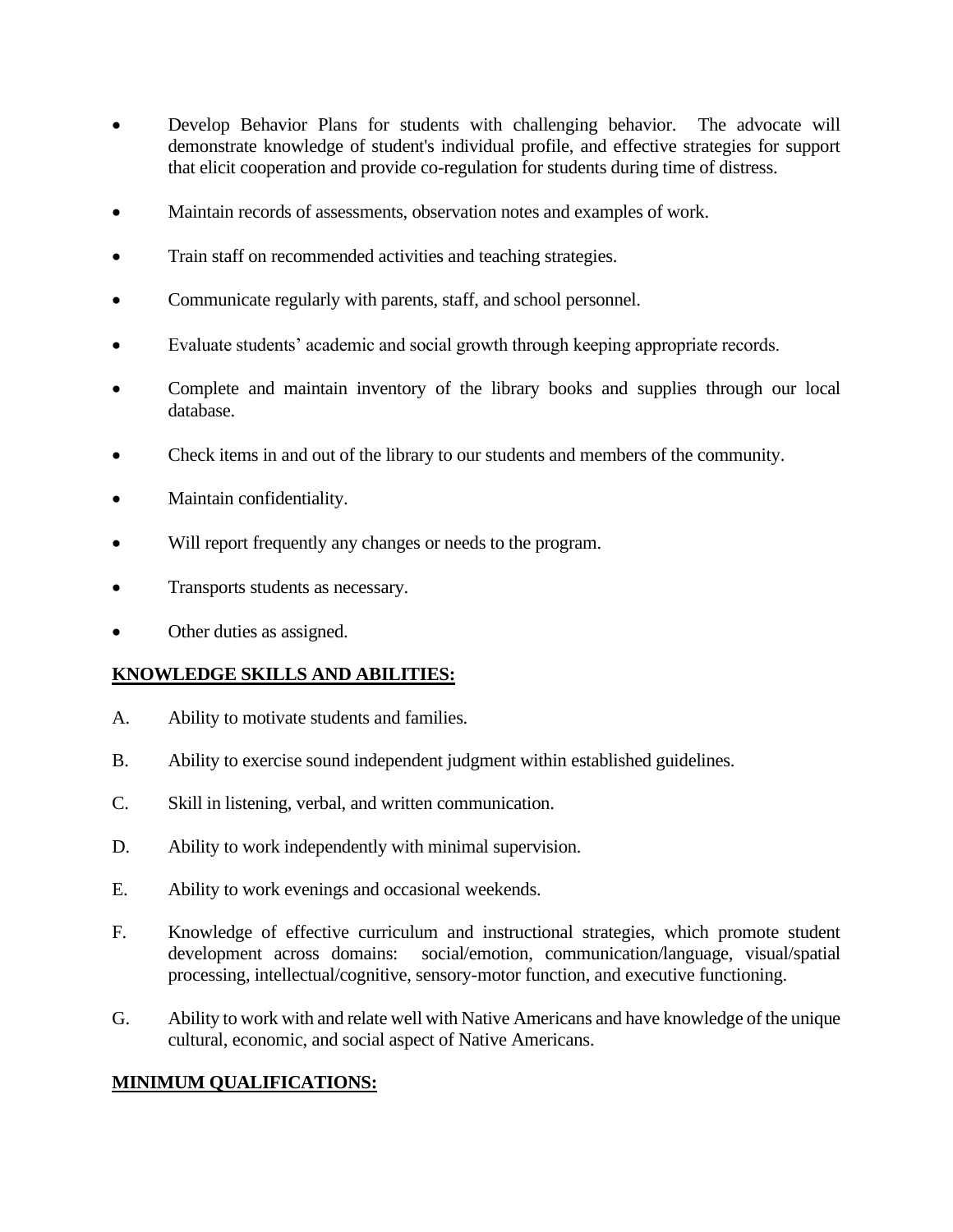- 1. Must have a high school diploma or equivalent from an accredited high school.
- 2. Must have a valid California driver's license or license from current residence state.
- 3. Must pass P.L. 101-630 background check.
- 4. Must pass a pre-employment drug test.
- 5. Must have a valid CPR, AED, and First Aid card or be able to obtain one within ninety (90) days of hire.

### **ADDITIONAL QUALIFICATIONS FOR THIS POSITION**

- 6. Must have a Bachelors' degree in any field of study.
- 7. Must have a California Pupil Personnel Services (PPS) credential, or a Special Education Program credential.
- 8. Must have three (3) years of experience working directly with students specifically with learning disabilities or behavior plans.
- 9. Must have two (2) years of experience writing Individual Education Plans (IEP's) and/or behavior plans.
- 10. Must have certification for child abuse prevention or must be able to obtain within ninety (90) days of hire.

# **WORKPLACE ENVIRONMENT:**

**1. PHYSICAL SAFETY:** The work requires minor physical exertion, such as short periods of standing, walking over rough, uneven surfaces, some recurring bending, crouching, stooping, stretching, reaching, or similar activities. Job may require recurring lifting of lightweight objects with infrequent bending or stooping alternating with the lighter activities. Job requires minimal agility and dexterity.

**2. WORKING ENVIRONMENT:** Occasional exposure to objectional conditions or variations such as those found in variable weather conditions or light industrial settings.

# **PERFORMANCE EXPECTATIONS:**

- Uphold all principles of confidentiality.
- Adhere to all professional and ethical behavior standards.
- Interact in an honest, trustworthy and respectful manner with employees, visitors and vendors.
- Participate in departmental staff meetings, quality management activities, cultural and educational programs.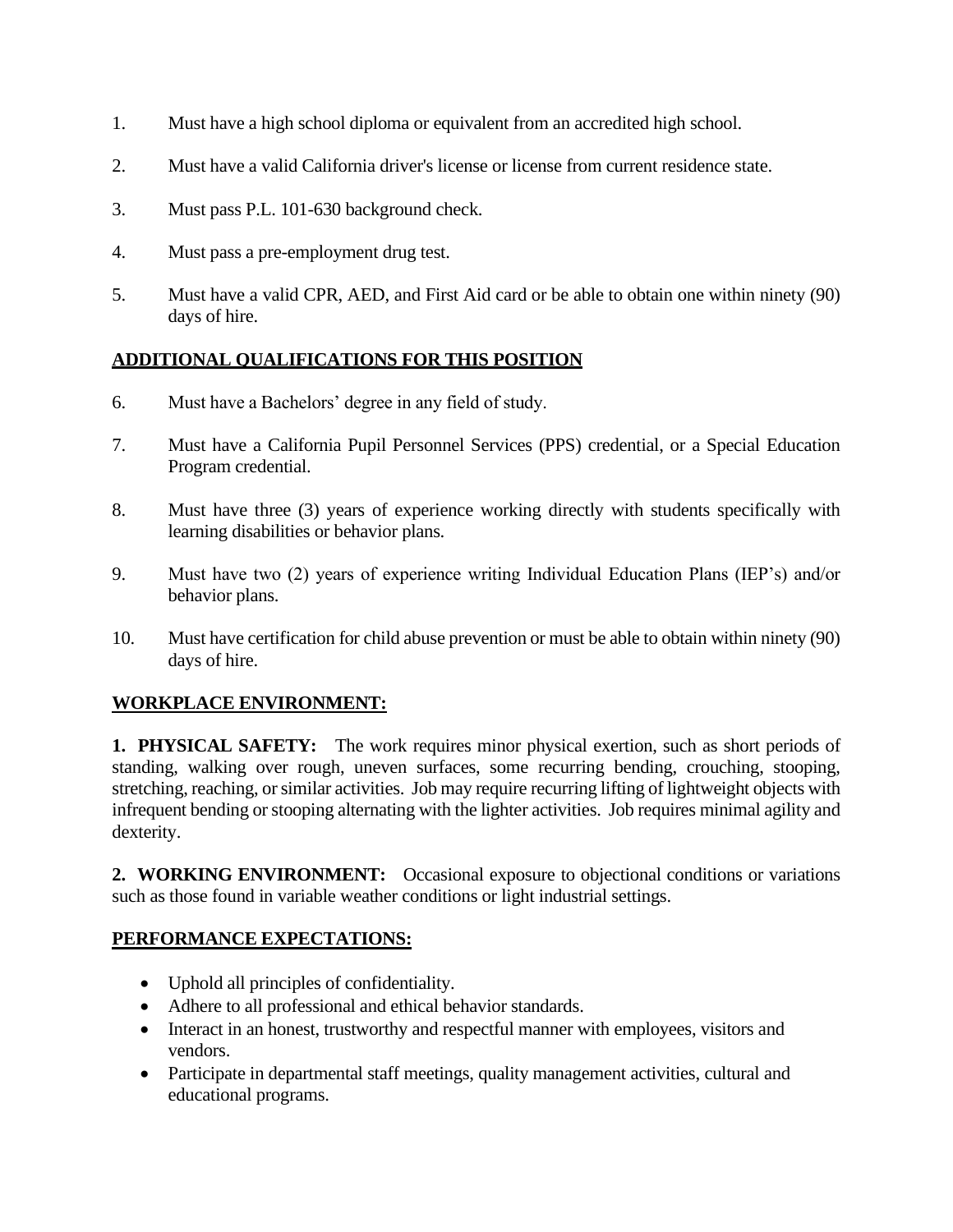- Comply with policies and procedures.
- Display respect and understanding of Susanville Indian Rancheria's traditions and values.
- The way the employee relates to fellow employees, customers and visitors is considered parallel in importance to technical knowledge and ability.
- Any attitude or behavior that will tarnish the name or reputation of the Susanville Indian Rancheria will not be tolerated and is subject to disciplinary action.

### **PREFERENCE POLICY:**

| 1 <sup>st</sup> Preference: | Enrolled member of a Federally Recognized Tribe.                        |
|-----------------------------|-------------------------------------------------------------------------|
| $2nd$ Preference:           | Documented proof of Veteran Status, i.e. DD-214, Veterans Benefit Card. |
| 3 <sup>rd</sup> Preference: | All other applicants.                                                   |

### **SIR BENEFITS PACKAGE:**

The Susanville Indian Rancheria offers its full-time employees a highly competitive benefits package, including: annual cost-of-living increases (based on SSA COLA); eligibility for annual merit increases; twelve paid holidays; thirteen days paid sick leave; up to twenty-six days paid annual leave (depending on length of service); maternity leave; paternity leave; affordable group health, dental, vision, and life insurance; and 401(k) retirement plan.

### **HOW TO APPLY AND APPLICATION REQUIREMENTS:**

All applicants are required to submit a Susanville Indian Rancheria/ Lassen Indian Health Center application. Applications can be found on our website at: [www.sir-nsn.gov/human-resources/](http://www.sir-nsn.gov/human-resources/) (SIR – LIHC – Gaming Commission Application for Employment P.L. 101-630 Requirements) or picked up at 745 Joaquin Street, Susanville, CA.

Only **complete** applications will be considered. For your application to be considered complete you must attach the following:

- 1. Completed Susanville Indian Rancheria/Lassen Indian Health Center Application.
- 2. Copy of your High School Diploma **AND** College Degree or transcripts documenting your graduation or completion of your Degree.
- 3. Copy of your valid Driver's License.
- 4. Copy of any other certifications required.
- 5. Copy of Tribal Card, if claiming Indian Preference.
- 6. Copy of DD214 or other proof of Veteran status, if claiming Veteran's Preference.
- 7. **An additional statement on how you meet each Minimum and Additional Qualification and Knowledge, Skills and Abilities.**

Complete applications can be dropped off in person to the Human Resources Office at 745 Joaquin Street, Susanville, California, Monday through Friday from 8:00 am to 5:00 pm. They may also be emailed to [wbrown@sir-nsn.gov](mailto:wbrown@sir-nsn.gov) or faxed to (530) 251-1895 or mailed to the above address.